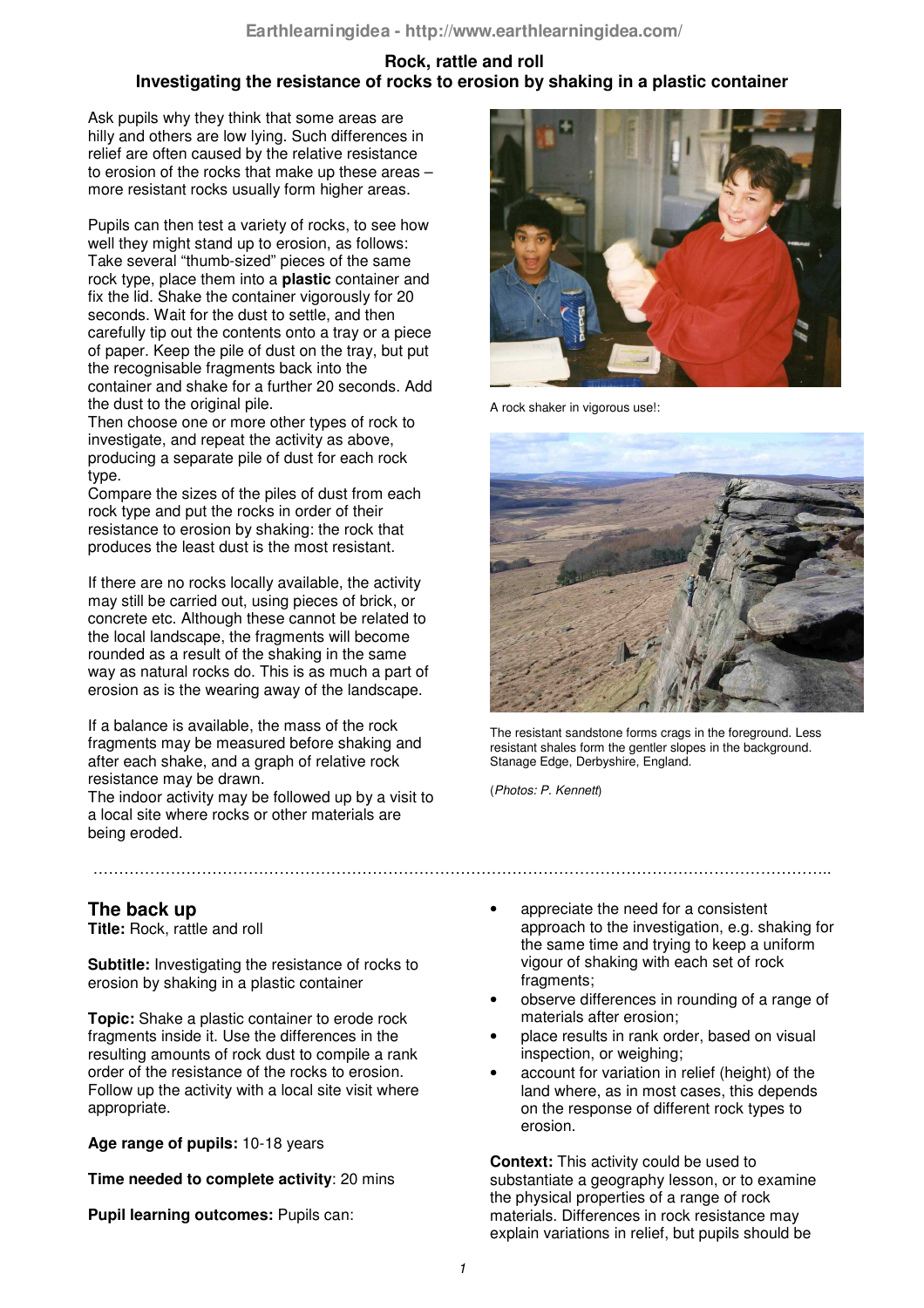made aware that this is not the only factor. For example, many of the deep valleys of the Himalayas are the result of the rivers cutting down as fast as the mountains are uplifted, and there may be few differences in the rock types involved.

### **Following up the activity:**

- Pupils may wish to experiment with one fragment of each of several different rock types together in the shaker, to test the action the fragments have on each other.
- The same process can be used to make rounded semi-precious gemstones for use in jewellery.
- It is possible to carry out the investigation with the container half-full of water, to imitate a river or the sea, (although it is difficult to measure the amount of eroded material, and it can be messy!).
- A field visit to a local river or beach would enable pupils to investigate the degree to which different fragments of rock are rounded by having been knocked together during transport.
- Pupils can be asked to comment on the likely shape of a coastline made of different rock types after many years of erosion by the sea.

# **Underlying principles:**

- Erosion means "wearing away" (from the Latin erodere  $=$  to gnaw away)
- Erosion is **not** the same thing as weathering, Weathering involves the breakdown of rock material in place by atmospheric agencies, plant or animal action, and does not involve the removal of the resulting solid debris.
- As rock fragments are transported by water, ice, or wind, the fragments themselves are rounded by being knocked against each other. They also abrade the solid rocks beneath them as they are moved. Both such processes are part of erosion.
- The resistance to erosion of a rock fragment is controlled by the resistance of its constituent minerals; how the crystals of

crystalline rocks interlock; the strength of any cement holding sedimentary rock particles together and any preferred orientation within the rock, such as planes of bedding or of cleavage.

#### **Thinking skill development:**

- A pattern is established of the order in which different rock types may be eroded.
- A cognitive conflict occurs when pupils realise that the resistance of the rock type may not be the sole factor controlling the erosion of a landscape.
- Relating the results of the shaker activity to the landscape around them demands bridging skills in pupils' thinking.

### **Resource list:**

- a **plastic** pot with close-fitting lid
- fragments of different rock types or of materials such as brick or concrete
- paper, or a tray for tipping out the dust
- $i$ f available a sensitive balance

**Useful links:** Try the Earthlearningidea activity 'Ganges in a gutter', published 25<sup>th</sup> February 2008, which can be adapted to produce an erosional channel in sand.

http://www.bbc.co.uk/scotland/education/geog/coa stline/standard/physical/features/erosion/?topic=ro ck

http://www.apqi64.dsl.pipex.com/sfa/id87.htm see lesson 4.

**Source:** 'The Dynamic Rock Cycle' workshop booklet published by the Earth Science Education Unit,

http://www.earthscienceeducation.com/workshops /rock\_cycle/erosion.htm